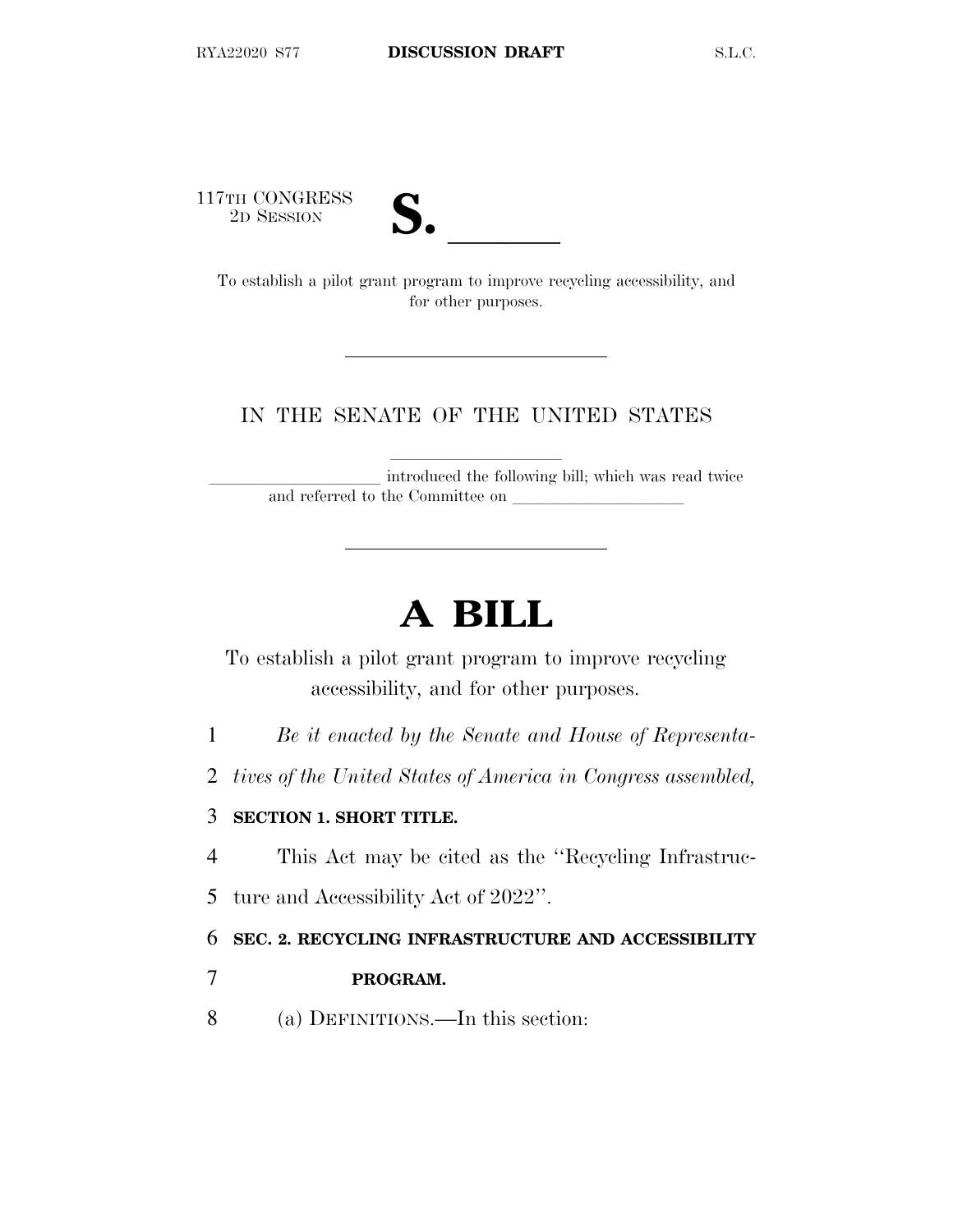| $\mathbf{1}$   | (1) ADMINISTRATOR.—The term "Adminis-                       |
|----------------|-------------------------------------------------------------|
| $\overline{2}$ | trator" means the Administrator of the Environ-             |
| 3              | mental Protection Agency.                                   |
| $\overline{4}$ | (2) CURBSIDE RECYCLING.—The<br>term                         |
| 5              | "curbside recycling" means the process by which             |
| 6              | residential recyclable materials are picked<br>$\mathbf{u}$ |
| 7              | curbside.                                                   |
| 8              | (3) ELIGIBLE ENTITY.—The term "eligible enti-               |
| 9              | $ty''$ means—                                               |
| 10             | $(A)$ a State (as defined in section 1004 of                |
| 11             | the Solid Waste Disposal Act (42 U.S.C.                     |
| 12             | $6903$ );                                                   |
| 13             | (B) a unit of local government;                             |
| 14             | (C) an Indian Tribe; and                                    |
| 15             | (D) a public-private partnership.                           |
| 16             | (4) INDIAN TRIBE.—The term "Indian Tribe"                   |
| 17             | has the meaning given the term in section 4 of the          |
| 18             | Indian Self-Determination and Education Assistance          |
| 19             | Act (25 U.S.C. 5304).                                       |
| 20             | (5) MATERIALS RECOVERY FACILITY.—                           |
| 21             | (A) IN GENERAL.—The term "materials                         |
| 22             | recovery facility" means a recycling facility               |
| 23             | where primarily residential recyclables, which              |
| 24             | are diverted from disposal by a generator and               |
| 25             | collected separately from municipal solid waste,            |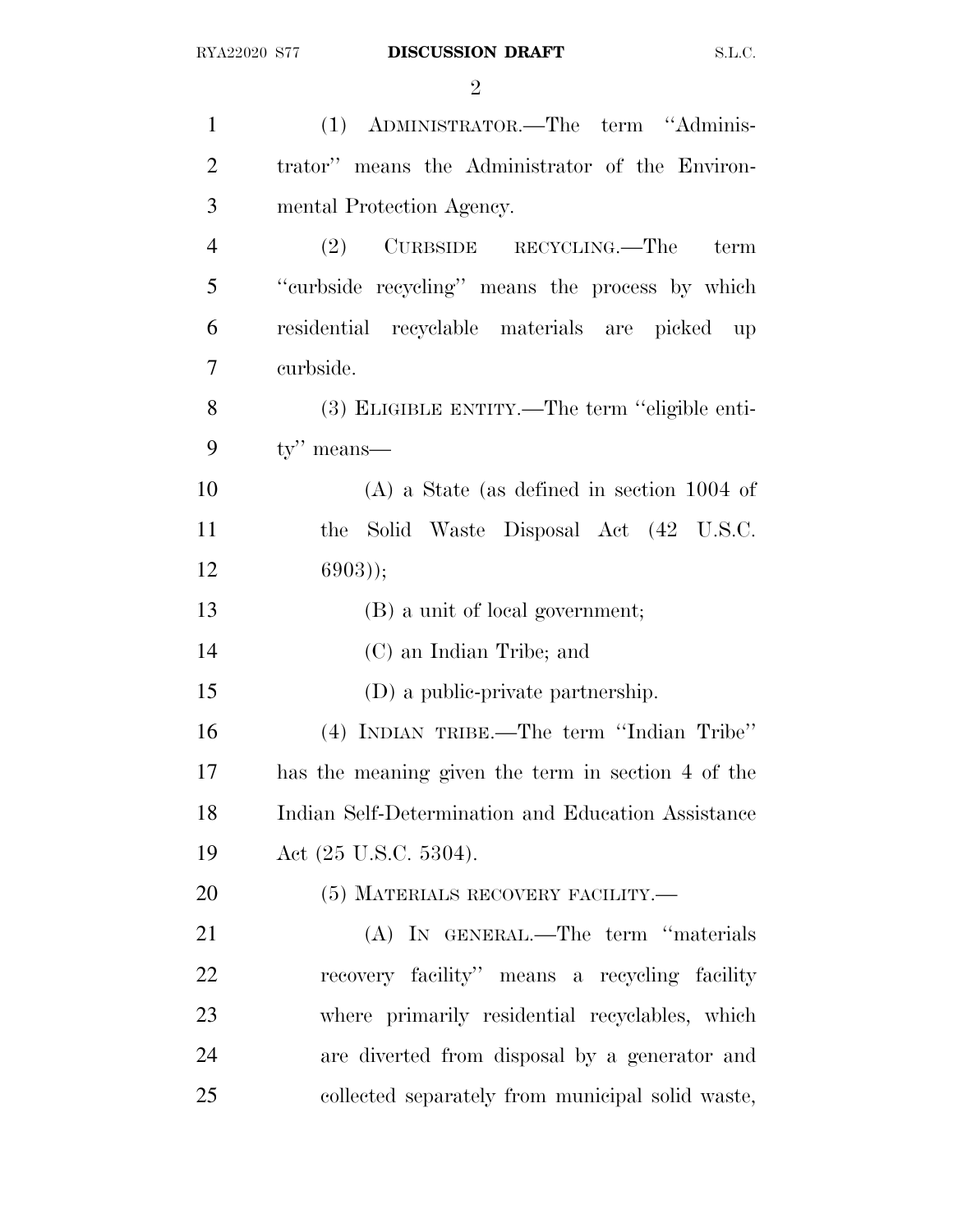are mechanically or manually sorted into com- modities for further processing into specifica- tion-grade commodities for sale to end users. (B) EXCLUSION.—The term ''materials re- covery facility'' does not include a solid waste management facility that may process munic- ipal solid waste to remove recyclable materials. (6) PILOT GRANT PROGRAM.—The term ''pilot grant program'' means the Recycling Infrastructure and Accessibility Program established under sub- section (b). (7) RECYCLABLE MATERIAL.—The term ''recy- clable material'' means obsolete, previously used, off- specification, surplus, or incidentally produced mate- rial for processing into a specification-grade com- modity for which a market exists. (8) TRANSFER STATION.—The term ''transfer station'' means a facility that— (A) receives and consolidates recyclable material from curbside recycling or drop-off fa- cilities; and (B) loads the recyclable material onto trac- tor trailers, railcars, or barges for transport to a distant materials recovery facility or another recycling-related facility.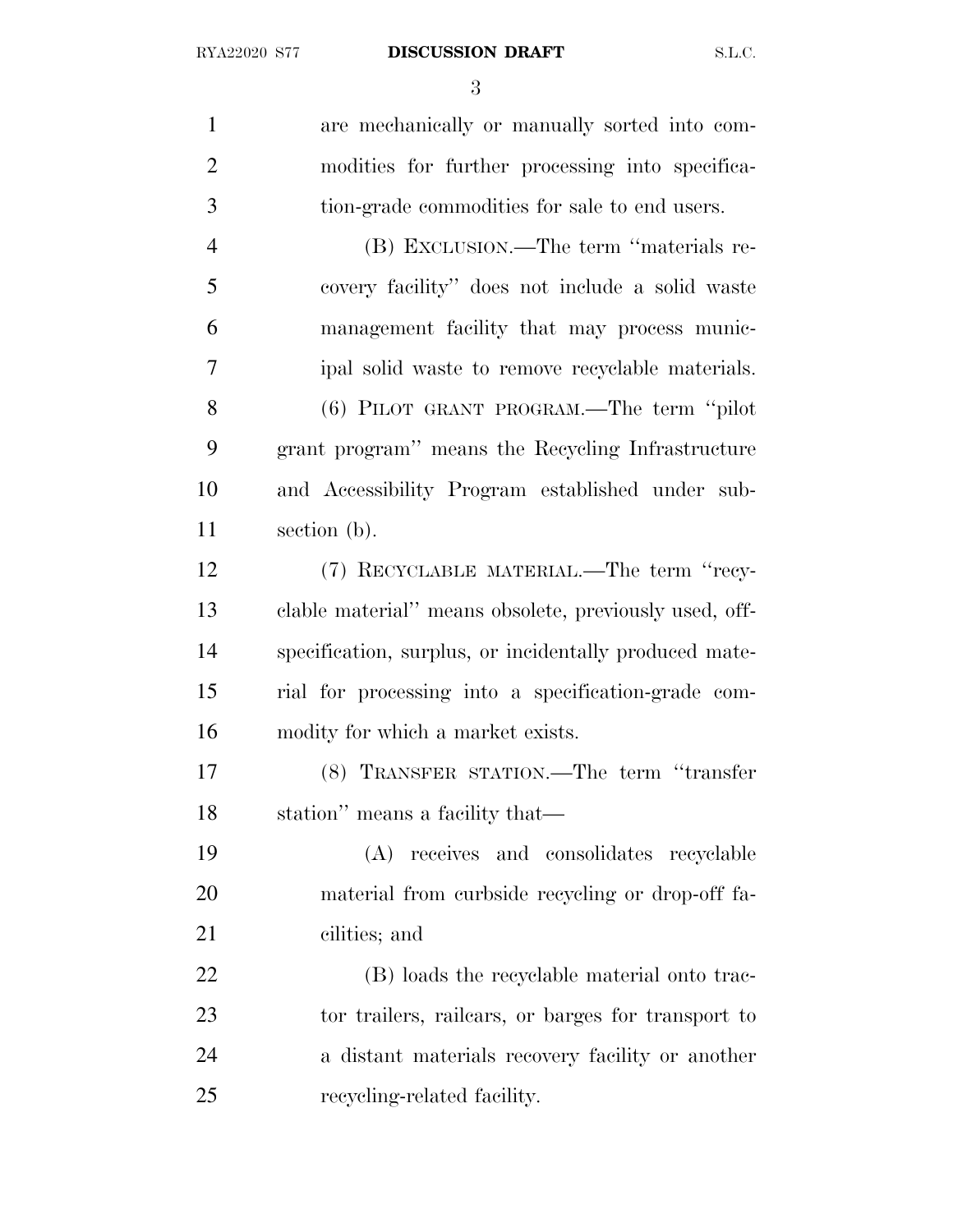(9) UNDERSERVED COMMUNITY.—The term ''underserved community'' means a community with- out access to full recycling services because— (A) the community is too geographically remote to receive services from the nearest ma- terials recovery facility; or (B) the processing capacity of an existing materials recovery facility is insufficient to manage the volume of recyclable materials pro- duced by that community. (b) ESTABLISHMENT.—Not later than 18 months after the date of enactment of this Act, the Administrator shall establish a pilot grant program, to be known as the ''Recycling Infrastructure and Accessibility Program'', to award grants, on a competitive basis, to eligible entities to improve recycling accessibility in a community or com-

munities within the same geographic area.

 (c) GOAL.—The goal of the pilot grant program is to fund eligible projects that will significantly improve ac- cessibility to recycling systems through investments in in- frastructure in underserved communities through the use of a hub-and-spoke model for recycling infrastructure de-velopment.

 (d) APPLICATIONS.—To be eligible to receive a grant under the pilot grant program, an eligible entity shall sub-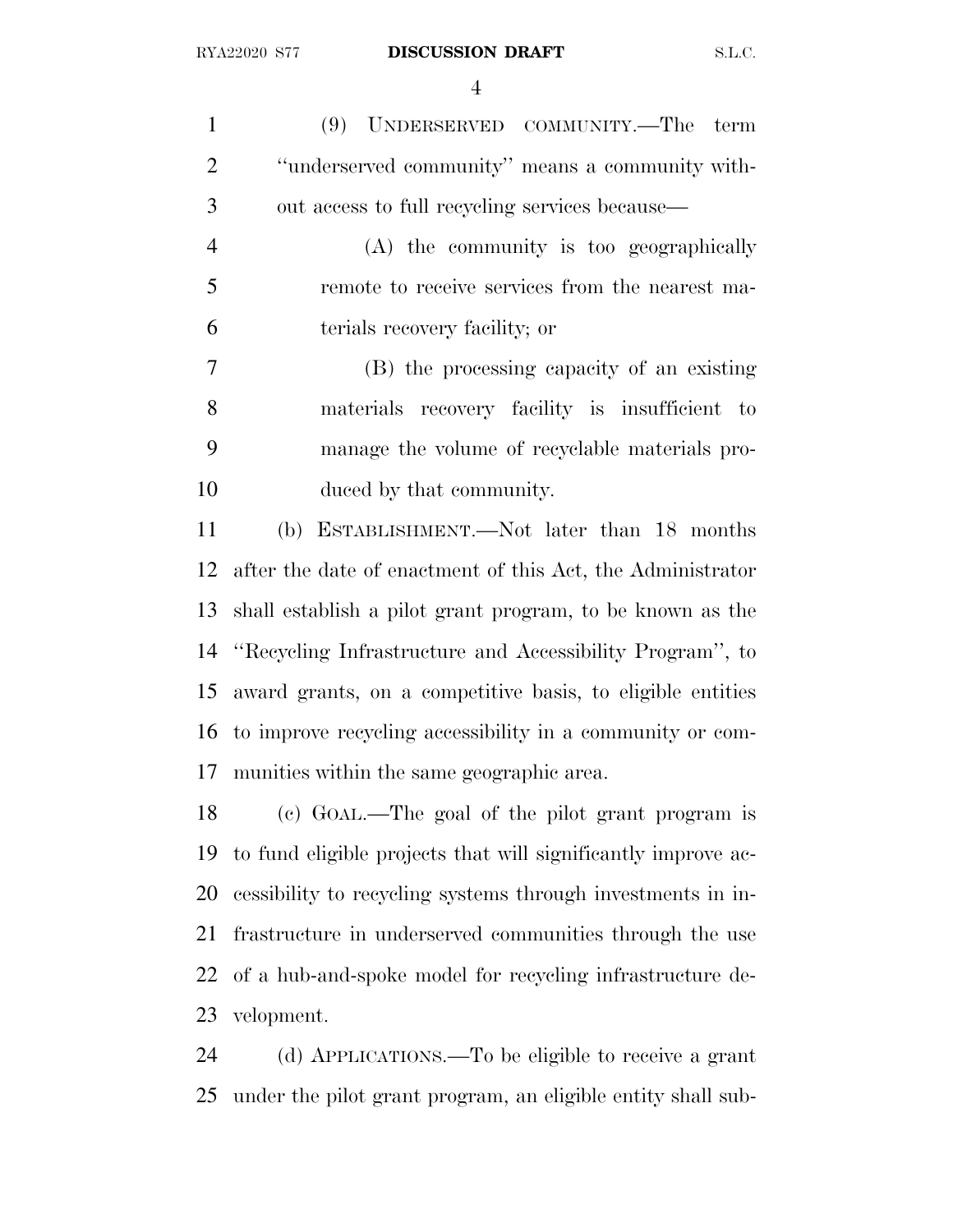#### RYA22020 S77 **DISCUSSION DRAFT** S.L.C.

 mit to the Administrator an application at such time, in such manner, and containing such information as the Ad-ministrator may require.

 (e) CONSIDERATIONS.—In selecting eligible entities to receive a grant under the pilot grant program, the Ad-ministrator shall consider—

 (1) whether the community or communities in which the eligible entity is seeking to carry out a proposed project has curbside recycling;

 (2) whether the proposed project of the eligible entity will improve accessibility to recycling services in a single underserved community or multiple un-derserved communities; and

 (3) if the eligible entity is a public-private part- nership, the financial health of the private entity seeking to enter into that public-private partnership. (f) PRIORITY.—In selecting eligible entities to receive a grant under the pilot grant program, the Administrator shall give priority to eligible entities seeking to carry out a proposed project in a community in which there is not more than 1 materials recovery facility within a 150-mile radius of that community.

 (g) USE OF FUNDS.—An eligible entity awarded a grant under the pilot grant program may use the grant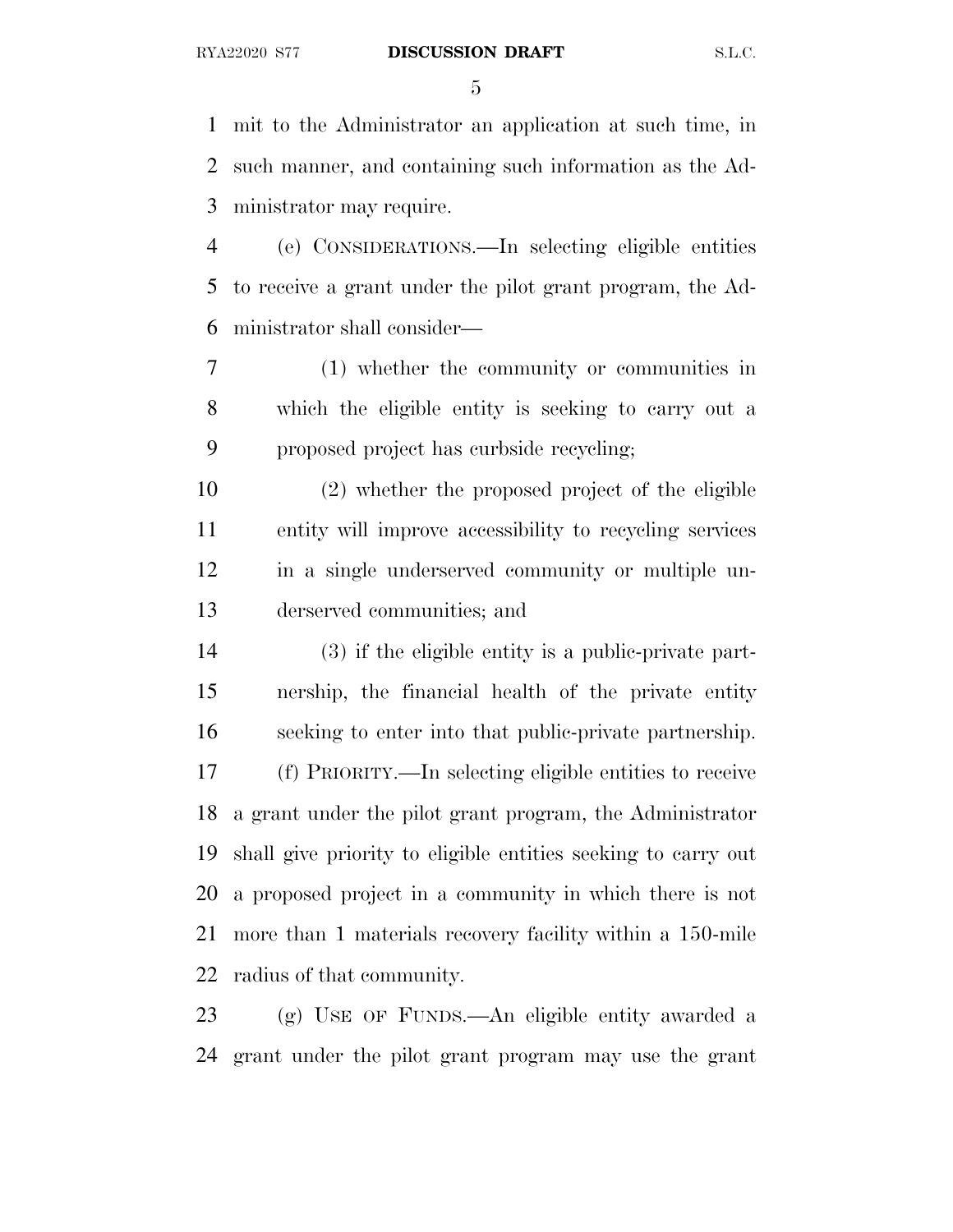funds for projects to improve recycling accessibility in communities, including in underserved communities, by— (1) increasing the number of transfer stations; (2) expanding curbside recycling collection pro- grams where appropriate; and (3) leveraging public-private partnerships to re- duce the costs associated with collecting and trans- porting recyclable materials in underserved commu- nities. (h) PROHIBITION ON USE OF FUNDS.—An eligible entity awarded a grant under the pilot grant program may not use the grant funds for projects relating to recycling education programs. (i) MINIMUM AND MAXIMUM GRANT AMOUNT.—A grant awarded to an eligible entity under the pilot grant program shall be in an amount— (1) not less than \$1,000,000; and (2) not more than \$15,000,000. (j) SET-ASIDE.—The Administrator shall set aside not less than 70 percent of the amounts made available to carry out the pilot grant program for each fiscal year to award grants to eligible entities to carry out a proposed project or program in a single underserved community or multiple underserved communities. (k) FEDERAL SHARE.—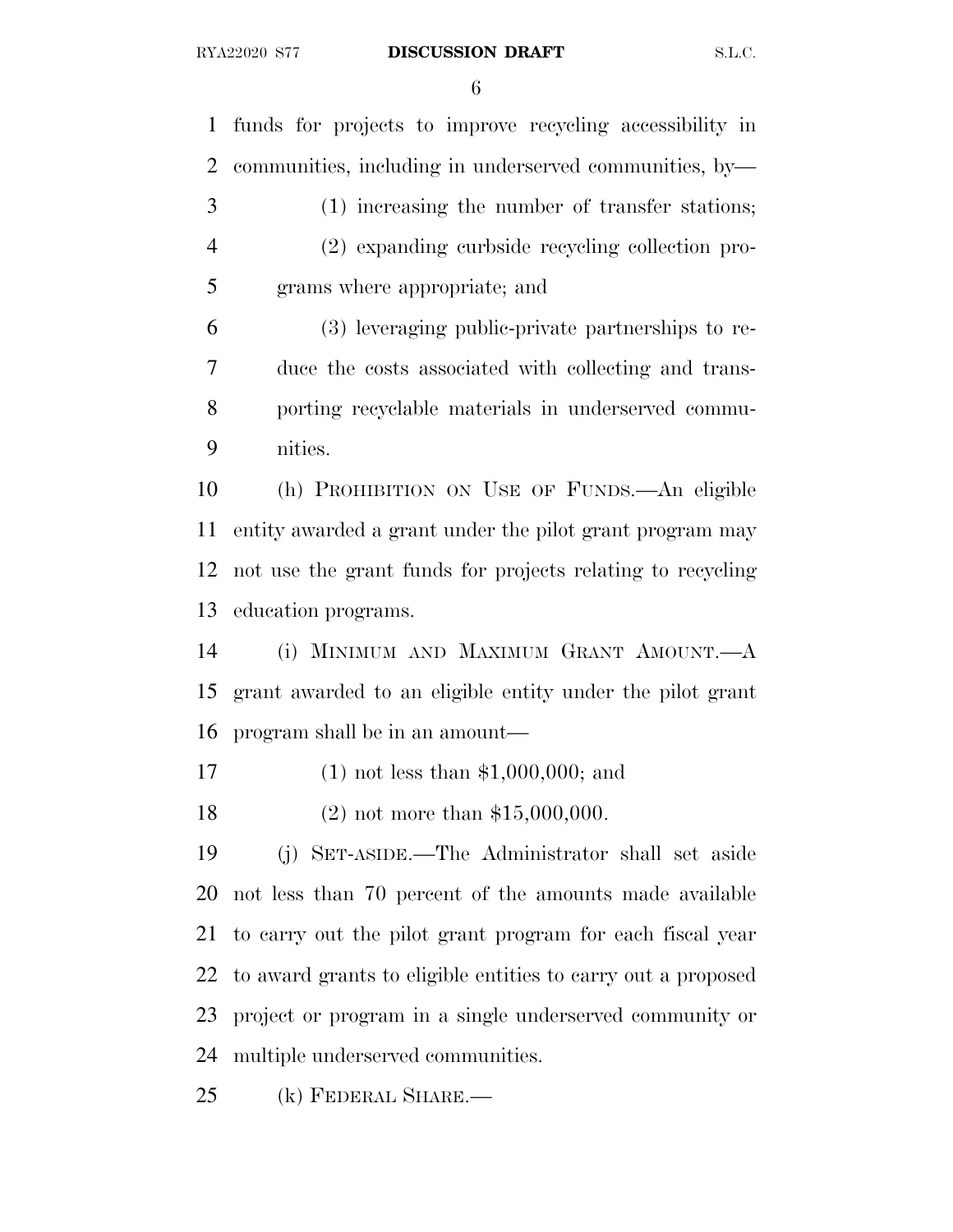(1) IN GENERAL.—Subject to paragraph (2), the Federal share of the cost of a project or pro- gram carried out by an eligible entity using grant funds shall be not more than 90 percent.

 (2) WAIVER.—The Administrator may waive the Federal share requirement under paragraph (1) if the Administrator determines that an eligible enti- ty would experience significant financial hardship as a result of that requirement.

 (l) REPORT.—Not later than 2 years after the date on which the first grant is awarded under the pilot grant program, the Administrator shall submit to Congress a re- port describing the implementation of the pilot grant pro-gram, which shall include—

 (1) a list of eligible entities that have received a grant under the pilot grant program; and

 (2) the actions taken by each eligible entity that received a grant under the pilot grant program to improve recycling accessibility with grant funds.

20 (m) AUTHORIZATION OF APPROPRIATIONS.

 (1) IN GENERAL.—There are authorized to be appropriated to the Administrator to carry out the pilot grant program such sums as may be necessary for each of fiscal years 2023 through 2027, to re-main available until expended.